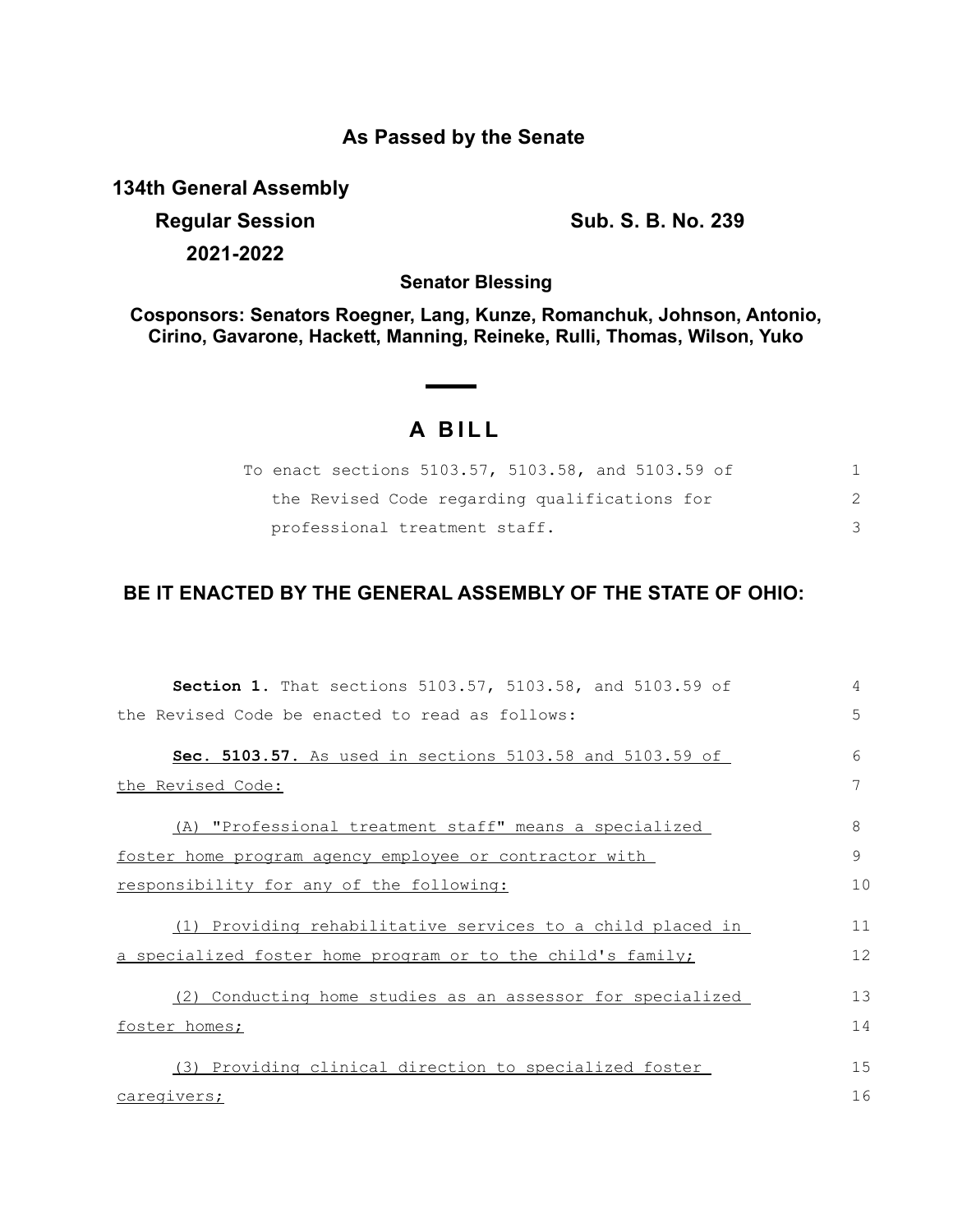| (4) Supervision of treatment team leaders.                       | 17 |
|------------------------------------------------------------------|----|
| (B) "Specialized foster home" has the same meaning as in         | 18 |
| section 5103.02 of the Revised Code.                             | 19 |
| Sec. 5103.58. (A) Professional treatment staff employed by       | 20 |
| a public children services agency who are not subject to the     | 21 |
| licensing requirements of Chapter 4757. of the Revised Code      | 22 |
| shall meet the requirements of sections 5153.112 and 5153.122 of | 23 |
| the Revised Code.                                                | 24 |
| (B)(1) Professional treatment staff employed by a private        | 25 |
| child placing agency or private noncustodial agency who are not  | 26 |
| subject to the licensing requirements of Chapter 4757. of the    | 27 |
| Revised Code shall meet the requirements of:                     | 28 |
| (a) Section 5153.112 of the Revised Code; and                    | 29 |
| (b) Section 5153.122 of the Revised Code, except that,           | 30 |
| with respect to the training requirements during the first year  | 31 |
| of continuous employment, staff shall be required to have        | 32 |
| training only in the courses described in divisions (A), (B),    | 33 |
| (C), (G), (H), (J), and (L) of that section and only for the     | 34 |
| number of hours needed to complete those courses.                | 35 |
| (2) Subject to divisions (B) (3) and (4) of this section,        | 36 |
| the training required under division (B) (1) of this section may | 37 |
| be offered by a private child placing agency, private            | 38 |
| noncustodial agency, or qualified nonprofit organization.        | 39 |
| (3) Prior to the department of job and family services           | 40 |
| establishing a training program under section 5103.59 of the     | 41 |
| Revised Code, training that meets the requirements described in  | 42 |
| division (B) (1) of this section may be offered only upon        | 43 |
| approval by the department. The department shall approve or      | 44 |
| disapprove a program not later than sixty days after the program | 45 |